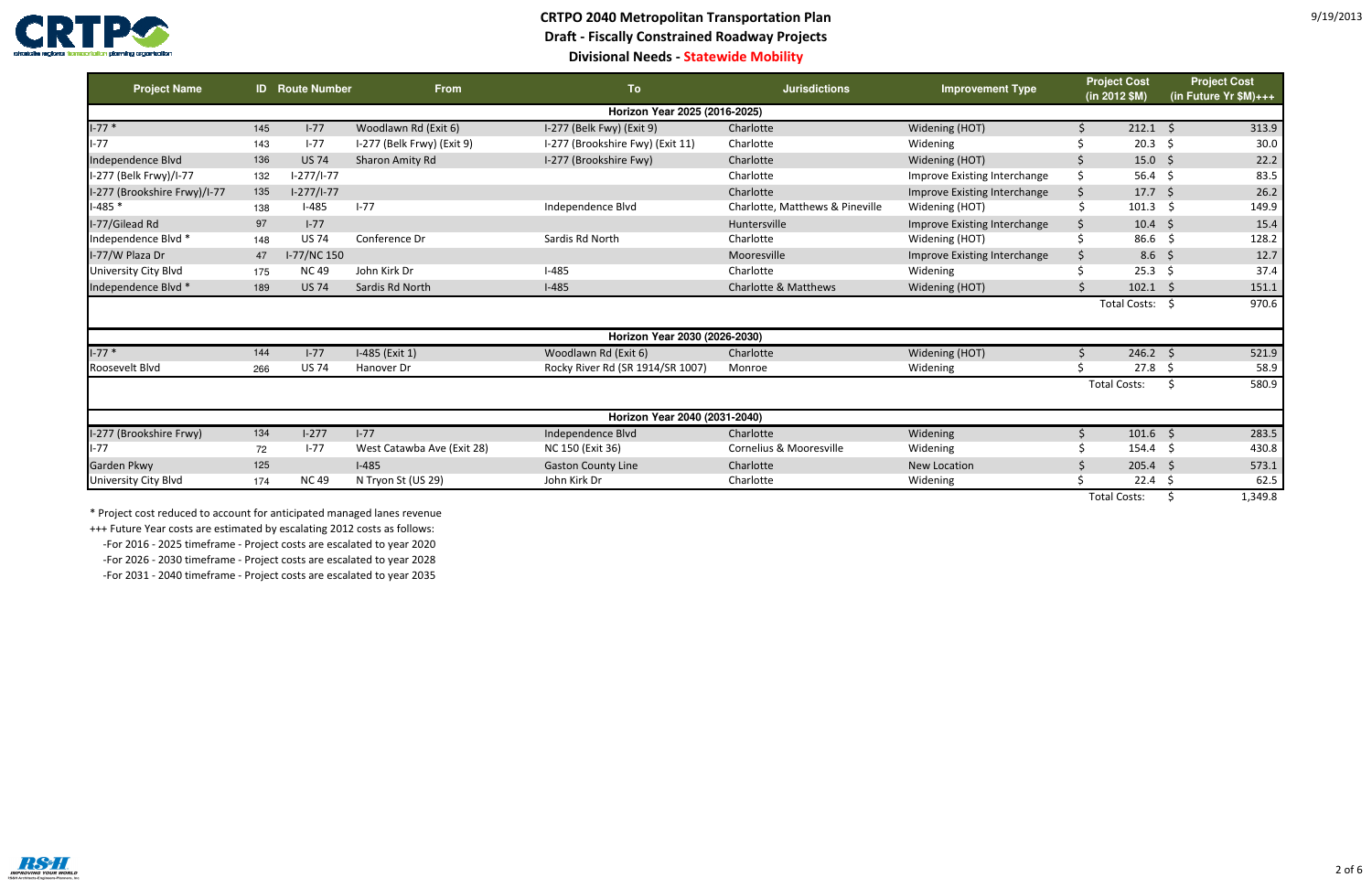

## **CRTPO 2040 Metropolitan Transportation Plan Draft - Fiscally Constrained Roadway ProjectsDivisional Needs - Region E**

| <b>Project Name</b>           |     | <b>ID</b> Route Number | <b>From</b>                       | <b>To</b>                     | <b>Jurisdictions</b>        | <b>Improvement Type</b> | <b>Project Cost</b><br>(in 2012 \$M) | <b>Project Cost</b><br>(in Future Yr $M$ )+++ |  |  |  |
|-------------------------------|-----|------------------------|-----------------------------------|-------------------------------|-----------------------------|-------------------------|--------------------------------------|-----------------------------------------------|--|--|--|
| Horizon Year 2025 (2016-2025) |     |                        |                                   |                               |                             |                         |                                      |                                               |  |  |  |
| <b>NC73</b>                   | 96  | <b>NC73</b>            | Vance Rd Ext                      | West Catawba Ave (SR 5544)    | Huntersville                | Widening                | $10.7 \quad$ \$<br>Ŝ.                | 25.3                                          |  |  |  |
| Statesville Rd                | 78  | <b>US 21</b>           | Gilead Rd (SR 2136)               | Holly Point Dr                | Huntersville                | Widening                | \$<br>$22.6$ \$                      | 33.4                                          |  |  |  |
| <b>Statesville Rd</b>         | 70  | <b>US 21</b>           | <b>Northcross Center Court</b>    | Westmoreland Rd (SR 2147)     | Cornelius & Huntersville    | Widening                | 23.6<br><sup>S</sup>                 | S.<br>34.9                                    |  |  |  |
| Sam Furr Rd                   | 81  | <b>NC73</b>            | West Catawba Ave (SR 5544)        | Northcross Dr (SR 2316)       | Huntersville                | Widening                | \$<br>$29.2 \quad $$                 | 43.2                                          |  |  |  |
| Rea Rd/Marvin School Rd       | 247 | <b>NC 84</b>           | <b>NC16</b>                       | Twelve Mile Creek Rd          | Weddington                  | New Location            | 20.5<br><sup>5</sup>                 | 30.3<br>S.                                    |  |  |  |
| Statesville Rd                | 103 | <b>US 21</b>           | WT Harris Blvd (NC 24)            | Gilead Rd (SR 2136)           | Charlotte & Huntersville    | Widening                | 48.5<br>Ś.                           | $\zeta$<br>71.8                               |  |  |  |
| Matthews-Mint Hill Rd         | 210 | <b>NC 51</b>           | <b>Matthews Township Pkwy</b>     | Lawyers Rd                    | Matthews & Mint Hill        | Widening                | $\zeta$<br>34.9                      | S.<br>51.7                                    |  |  |  |
| <b>Steele Creek Rd</b>        | 172 | <b>NC 160</b>          | Shopton Rd West                   | S Tryon St (NC 49)            | Charlotte                   | Widening                | $39.4 \quad $5$<br>Ŝ.                | 58.3                                          |  |  |  |
| <b>Brookshire Blvd</b>        | 113 | <b>NC16</b>            | Idaho Dr                          | $I-85$                        | Charlotte                   | Widening                | 2.0<br>$\varsigma$                   | 3.0<br>$\zeta$                                |  |  |  |
| <b>Harris Blvd</b>            | 129 | <b>NC 24</b>           | Reames Rd                         | $I-485$                       | Charlotte                   | Widening                | ς.<br>4.5                            | $\zeta$<br>6.7                                |  |  |  |
| <b>Steele Creek Rd</b>        | 173 | <b>NC 160</b>          | S Tryon St (NC 49)                | South Carolina State Line     | Charlotte                   | Widening                | 24.9<br>Ŝ.                           | 36.9<br>S.                                    |  |  |  |
| Providence Rd S               | 249 | <b>NC16</b>            | Rea Rd Ext                        | Cuthbertson Rd                | Marvin, Waxhaw & Weddington | Widening                | $38.4 \quad $5$<br>Ś                 | 56.8                                          |  |  |  |
| Old Statesville Rd            | 165 | <b>NC 115</b>          | Harris Blvd                       | $I-485$                       | Charlotte                   | Widening                | $\zeta$<br>$20.1 \quad $5$           | 29.7                                          |  |  |  |
| Old Statesville Rd            | 71  | <b>NC 115</b>          | Washam Potts Rd (SR 2600)         | Sam Furr Rd (NC 73)           | Cornelius & Huntersville    | Widening                | \$<br>$25.3$ \$                      | 37.4                                          |  |  |  |
| South Tryon St                | 170 | <b>NC49</b>            | $I - 77$                          | Yorkmont Rd                   | Charlotte                   | Widening                | 4.9<br><sup>5</sup>                  | $\zeta$<br>7.3                                |  |  |  |
| Matthews Township Pkwy        | 198 | <b>NC 51</b>           | Sardis Rd                         | Monroe Rd/E John St           | Matthews                    | Widening                | $\zeta$<br>5.5                       | \$<br>8.1                                     |  |  |  |
|                               |     |                        |                                   |                               |                             |                         | <b>Total Costs:</b>                  | 534.9<br>- \$                                 |  |  |  |
|                               |     |                        |                                   | Horizon Year 2030 (2026-2030) |                             |                         |                                      |                                               |  |  |  |
| South Tryon St                | 169 | <b>NC49</b>            | $I-485$                           | Steele Creek Rd               | Charlotte                   | Widening                | $33.3$ \$<br>Ŝ.                      | 70.6                                          |  |  |  |
| <b>NC73</b>                   | 95  | <b>NC73</b>            | Lincoln County Line/Catawba River | Vance Rd Ext                  | Huntersville                | Widening                | Ŝ.<br>43.7 \$                        | 93.5                                          |  |  |  |
| <b>Weddington Rd</b>          | 244 | <b>NC 84</b>           | Twelve Mile Creek Rd              | Waxhaw - Indian Trail Rd      | Weddington & Wesley Chapel  | Widening                | $18.7 \quad $$<br>\$                 | 39.6                                          |  |  |  |
| Providence Rd S               | 253 | <b>NC16</b>            | Cuthbertson Rd                    | Waxhaw Pkwy                   | Waxhaw                      | Widening                | \$<br>21.3                           | 45.2<br>\$                                    |  |  |  |
| <b>Harris Blvd</b>            | 128 | <b>NC 24</b>           | University City Blvd (NC 49)      | The Plaza                     | Charlotte                   | Widening                | $\zeta$<br>24.7                      | $\zeta$<br>52.4                               |  |  |  |
| <b>Brookshire Frwy</b>        | 114 | <b>NC16</b>            | $1-77$                            | <b>Beatties Ford Rd</b>       | Charlotte                   | Widening                | $\zeta$<br>1.9                       | -Ś<br>4.0                                     |  |  |  |
|                               |     |                        |                                   |                               |                             |                         | <b>Total Costs:</b>                  | 305.3<br>S.                                   |  |  |  |
|                               |     |                        |                                   | Horizon Year 2040 (2031-2040) |                             |                         |                                      |                                               |  |  |  |
| Pineville-Matthews Rd         | 167 | <b>NC 51</b>           | $I-485$                           | Rea Rd                        | Charlotte & Pineville       | Widening                | 63.7<br>\$                           | 177.7<br>$\zeta$                              |  |  |  |
| I-277 (Belk Frwy) +           | 133 | $1 - 277$              | McDowell St                       | Independence Blvd (US 74)     | Charlotte                   | Widening                | $\zeta$<br>58.2                      | Ŝ.<br>162.4                                   |  |  |  |
| Davidson-Concord Rd           | 74  | <b>NC73</b>            | Davidson-Concord Rd (SR 2693)     | Poplar Tent Rd (SR2424)       | Davidson & Huntersville     | Widening                | <sup>5</sup><br>$22.0\frac{1}{5}$    | 61.4                                          |  |  |  |
| Billy Graham Pkwy +           | 110 |                        | Josh Birmingham Pkwy              | $I-85$                        | Charlotte                   | Widening                | 24.2                                 | \$<br>67.5                                    |  |  |  |
| S Main St                     | 58  | <b>NC 115</b>          | <b>Washam Potts Rd</b>            | Potts St                      | Cornelius                   | Widening                | $\zeta$<br>8.1                       | S.<br>22.6                                    |  |  |  |
|                               |     |                        |                                   |                               |                             |                         | <b>Total Costs:</b>                  | \$<br>491.6                                   |  |  |  |

+ Project moved from Statewide Funding Category

 +++ Future Year costs are estimated by escalating 2012 costs as follows: -For 2016 - 2025 timeframe - Project costs are escalated to year 2020 -For 2026 - 2030 timeframe - Project costs are escalated to year 2028-For 2031 - 2040 timeframe - Project costs are escalated to year 2035

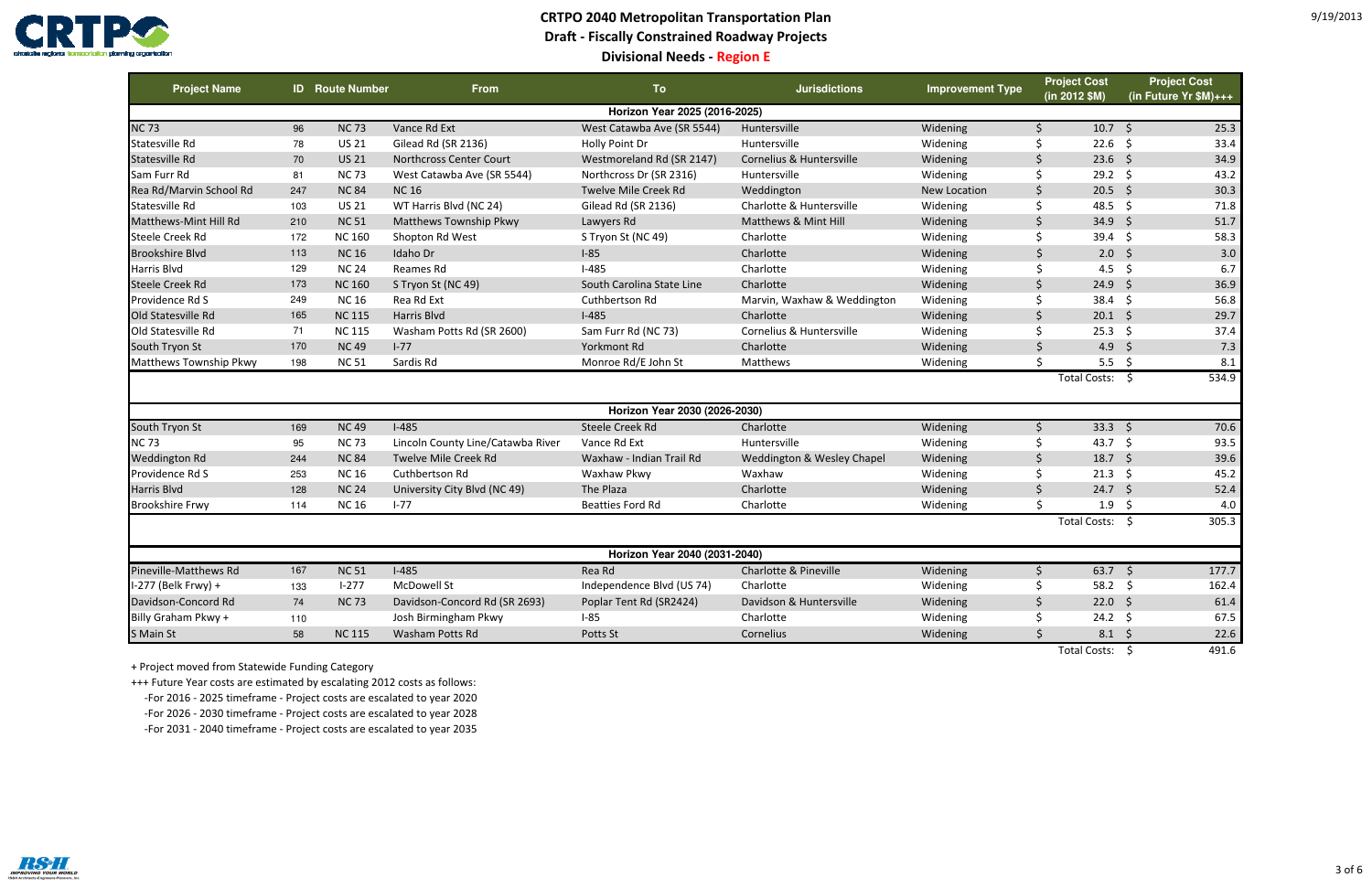

## **CRTPO 2040 Metropolitan Transportation Plan Draft - Fiscally Constrained Roadway ProjectsDivisional Needs - Region F**

| <b>Project Name</b>  |                 | <b>ID</b> Route Number | <b>From</b>                     | <b>To</b>          | <b>Jurisdictions</b>          | <b>Improvement Type</b> | <b>Project Cost</b><br>$(in 2012$ \$M) | <b>Project Cost</b><br>(in Future Yr $M$ )+++ |      |
|----------------------|-----------------|------------------------|---------------------------------|--------------------|-------------------------------|-------------------------|----------------------------------------|-----------------------------------------------|------|
|                      |                 |                        |                                 |                    | Horizon Year 2025 (2016-2025) |                         |                                        |                                               |      |
| <b>River Hwy</b>     | 26              | <b>NC 150</b>          | Waddell Rd (SR 1438)            | Perth Rd (SR 1303) | Iredell County & Mooresville  | Widening                | $11.4 \; \text{S}$                     |                                               | 16.9 |
| Plaza Dr             | 45              | <b>NC150</b>           | I-77 (Exit 36)                  | <b>US 21</b>       | Mooresville                   | Widening                | 11.7                                   | -S                                            | 17.3 |
| River Hwy/W Plaza Dr | 44              | <b>NC 150</b>          | Ervin Rd (SR 1304)              | I-77 (Exit 36)     | Mooresville                   | Widening                | 9.2                                    | -S                                            | 13.6 |
| <b>River Hwy</b>     | 43              | <b>NC 150</b>          | Perth Rd (SR 1303)              | Ervin Rd (SR 1304) | Mooresville                   | Widening                | 15.3                                   |                                               | 22.6 |
|                      |                 |                        |                                 |                    |                               |                         | <b>Total Costs:</b>                    |                                               | 70.4 |
|                      |                 |                        |                                 |                    | Horizon Year 2030 (2026-2030) |                         |                                        |                                               |      |
| Main St/Shelton Ave  | 13 <sup>1</sup> |                        | US 21/NC 115 Cedar Ln (SR 2005) | Moose Club Rd      | Iredell County & Troutman     | Widening                | 22.7                                   |                                               | 48.1 |
|                      |                 |                        |                                 |                    |                               |                         | <b>Total Costs:</b>                    |                                               | 48.1 |
|                      |                 |                        |                                 |                    | Horizon Year 2040 (2031-2040) |                         |                                        |                                               |      |
| Oakridge Farm Hwy    | 27              | <b>NC 150</b>          | <b>US 21</b>                    | <b>NC 801</b>      | Mooresville                   | Widening                | 29.7                                   |                                               | 82.9 |
|                      |                 |                        |                                 |                    |                               |                         | <b>Total Costs:</b>                    |                                               | 82.9 |

+++ Future Year costs are estimated by escalating 2012 costs as follows:

 -For 2016 - 2025 timeframe - Project costs are escalated to year 2020-For 2026 - 2030 timeframe - Project costs are escalated to year 2028

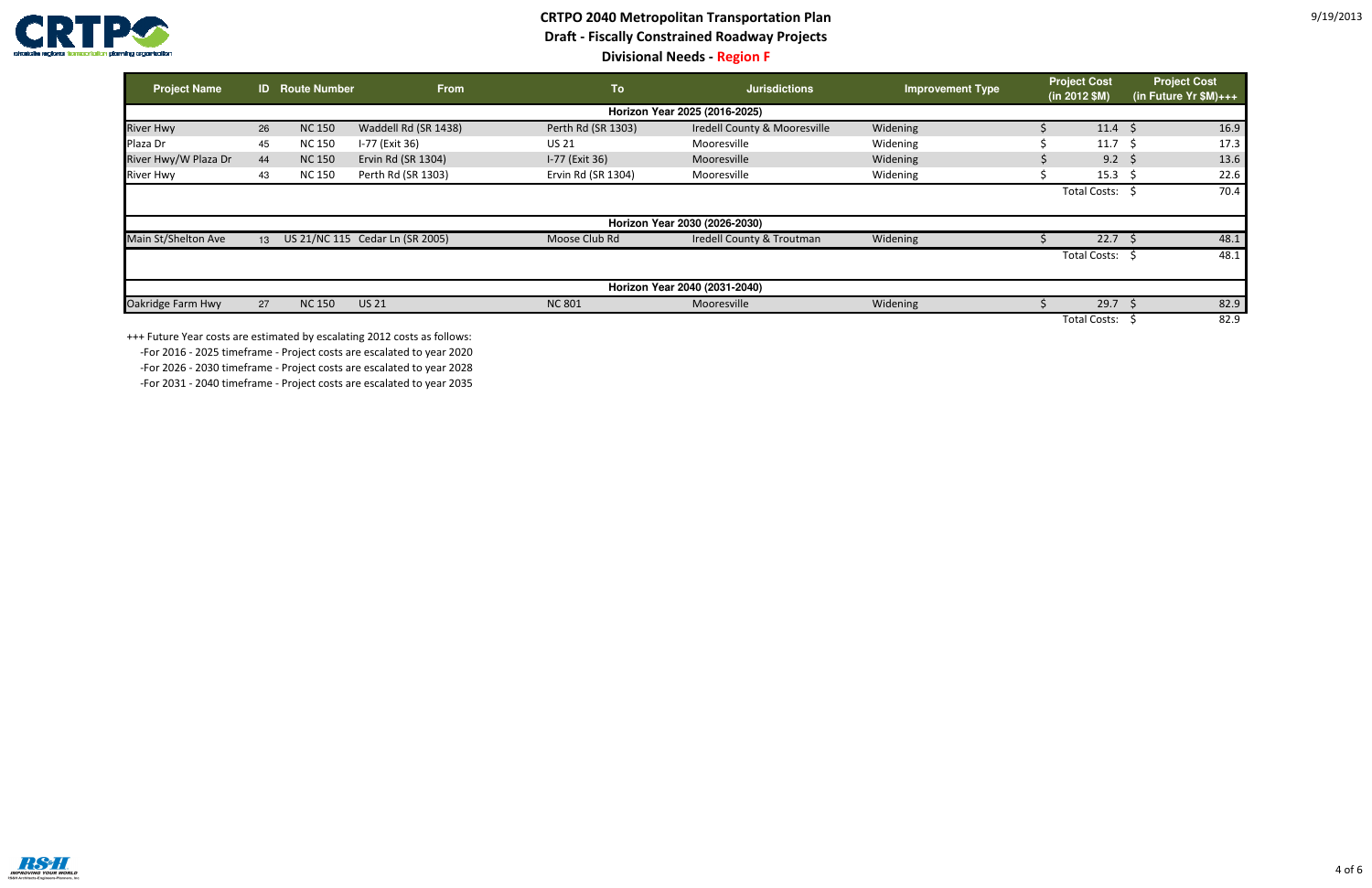

# **CRTPO 2040 Metropolitan Transportation PlanDraft - Fiscally Constrained Roadway Projects**

**Division Needs - Division 10**

| <b>Project Name</b>                 | ID  | Route<br><b>Number</b> | <b>From</b>                | <b>To</b>                          | <b>Jurisdictions</b>               | Improvement<br><b>Type</b> | <b>Project Cost</b><br>(in 2012 \$M) | <b>Project Cost</b><br>(in Future $Yr$ \$M)+++ |
|-------------------------------------|-----|------------------------|----------------------------|------------------------------------|------------------------------------|----------------------------|--------------------------------------|------------------------------------------------|
|                                     |     |                        |                            | Horizon Year 2025 (2016-2025)      |                                    |                            |                                      |                                                |
| South Trade St **                   | 194 | SR 3448                | Fullwood Ln                | Weddington Rd                      | Matthews                           | Widening                   | $\zeta$<br>$1.6 \quad $$             | 2.4                                            |
| Old Monroe Rd                       | 228 | SR 1009                | $I-485$                    | Waxhaw - Indian Trail Rd (SR 1008) | Indian Trail, Matthews & Stallings | Widening                   | Ŝ.<br>$30.7 \quad$ \$                | 45.4                                           |
| <b>Idlewild Rd</b>                  | 213 | SR 1501                | $I-485$                    | Stevens Mill Rd (SR 1524)          | Matthews & Stallings               | Widening                   | \$<br>$7.1 \; \text{S}$              | 10.5                                           |
| North Univ. Research Park Bridge    | 161 |                        | Louis Rose Pl              | Doug Mayes Pl                      | Charlotte                          | New Location               | \$<br>6.3                            | 9.3<br>-\$                                     |
| East John St                        | 199 | SR 1010                | <b>Trade St</b>            | $I-485$                            | Matthews                           | Widening                   | \$<br>12.5 \$                        | 18.5                                           |
| Arequipa Dr/Northeast Pkwy          | 186 |                        | Margaret Wallace Rd        | Sam Newell Rd                      | Charlotte & Matthews               | New Location               | \$<br>$12.5$ \$                      | 18.5                                           |
| Old Monroe Rd **                    | 190 | SR 1957                | Waxhaw-Indian Trail Rd     | Wesley Chapel Rd                   | <b>Indian Trail</b>                | Widening                   | $\zeta$<br>15.2 $\frac{2}{3}$        | 22.5                                           |
| Krefeld Dr Ext                      | 151 |                        | Krefeld Dr                 | Sardis Rd North                    | Charlotte                          | New Location               | \$<br>$9.6\frac{1}{2}$               | 14.2                                           |
| Catawba Ave                         | 68  | SR 5544                | Jetton Rd                  | <b>NC73</b>                        | Cornelius                          | Widening                   | $\zeta$<br>$24.2 \div$               | 35.8                                           |
| Airport Entrance Rd                 | 107 |                        | Scott Futrell Dr           | <b>Wilkinson Blvd</b>              | Charlotte                          | New Location               | \$<br>$7.7\frac{2}{3}$               | 11.4                                           |
| Northeast Pkwy                      | 193 |                        | Overcash Dr                | Matthews-Mint Hill Rd              | Matthews                           | New Location               | Ś.<br>5.3 \$                         | 7.8                                            |
| Independence Pointe Pkwy            | 196 |                        | Matthews-Mint Hill Rd      | Campus Ridge Rd                    | Matthews                           | New Location               | \$<br>16.3 \$                        | 24.1                                           |
| Krefeld Dr/Independence Pointe Pkwy | 188 |                        | Crownpoint Executive Dr    | Sam Newell Rd                      | <b>Charlotte &amp; Matthews</b>    | New Location               | Ś.<br>9.6%                           | 14.2                                           |
| Independence Pointe Pkwy            | 195 |                        | Sam Newell Rd              | Matthews Township Pkwy (NC 51)     | Matthews                           | New Location               | 19.0                                 | 28.1<br>-\$                                    |
| <b>Charlotte Ave</b>                | 261 | SR 1009                | Seymour St                 | Dickerson Blvd (NC 200)            | Monroe                             | Widening                   | 4.4 \$                               | 6.5                                            |
|                                     |     |                        |                            |                                    |                                    |                            | Total Costs: \$                      | 269.3                                          |
|                                     |     |                        |                            | Horizon Year 2030 (2026-2030)      |                                    |                            |                                      |                                                |
| <b>Mallard Creek Rd</b>             | 152 |                        | Mallard Creek Church Rd    | Breezewood Dr                      | Charlotte                          | Widening                   | $21.6$ \$<br>\$                      | 45.8                                           |
| Charlotte Ave                       | 263 | SR 1009                | Concord Ave                | Church St                          | Monroe                             | Widening                   | 41.2 \$                              | 87.3                                           |
| Potters Rd                          | 222 | SR 1357                | Old Monroe Rd              | Pleasant Plains Rd                 | <b>Stallings</b>                   | Widening                   | $2.3 \quad$<br>ς.                    | 4.9                                            |
|                                     |     |                        |                            |                                    |                                    |                            | <b>Total Costs:</b>                  | 138.0<br>- \$                                  |
|                                     |     |                        |                            | Horizon Year 2040 (2031-2040)      |                                    |                            |                                      |                                                |
| Old Concord Rd                      | 163 |                        | <b>WT Harris Blvd East</b> | University City Blvd               | Charlotte                          | Widening                   | Ŝ.<br>$14.1 \; \text{S}$             | 39.3                                           |
| <b>Ballantyne Commons Pkwy</b>      | 109 |                        | Annalexa Ln                | Williams Pond Ln                   | Charlotte                          | Widening                   | 17.9 \$                              | 49.9                                           |
| <b>Gilead Rd</b>                    | 76  | SR 2136                | Statesville Rd (US 21)     | Old Statesville Rd (NC 115)        | Huntersville                       | Widening                   | $\mathsf{S}$<br>$6.1 \quad $5$       | 17.0                                           |
| <b>Idlewild Rd</b>                  | 237 | SR 1501                | Stevens Mill Rd            | Faith Church Rd                    | Indian Trail & Hemby Bridge        | Widening                   | 48.0                                 | 133.9<br>-S                                    |
| Lawyers Rd                          | 218 | SR 1004                | $I-485$                    | Stevens Mill Rd (SR 1524)          | <b>Stallings</b>                   | Widening                   | $3.3\frac{1}{2}$                     | 9.2                                            |
|                                     |     |                        |                            |                                    |                                    |                            | <b>Total Costs:</b>                  | 249.4<br>-S                                    |

\*\* Project cost reduced to account for municipality share

+++ Future Year costs are estimated by escalating 2012 costs as follows:

-For 2016 - 2025 timeframe - Project costs are escalated to year 2020

-For 2026 - 2030 timeframe - Project costs are escalated to year 2028